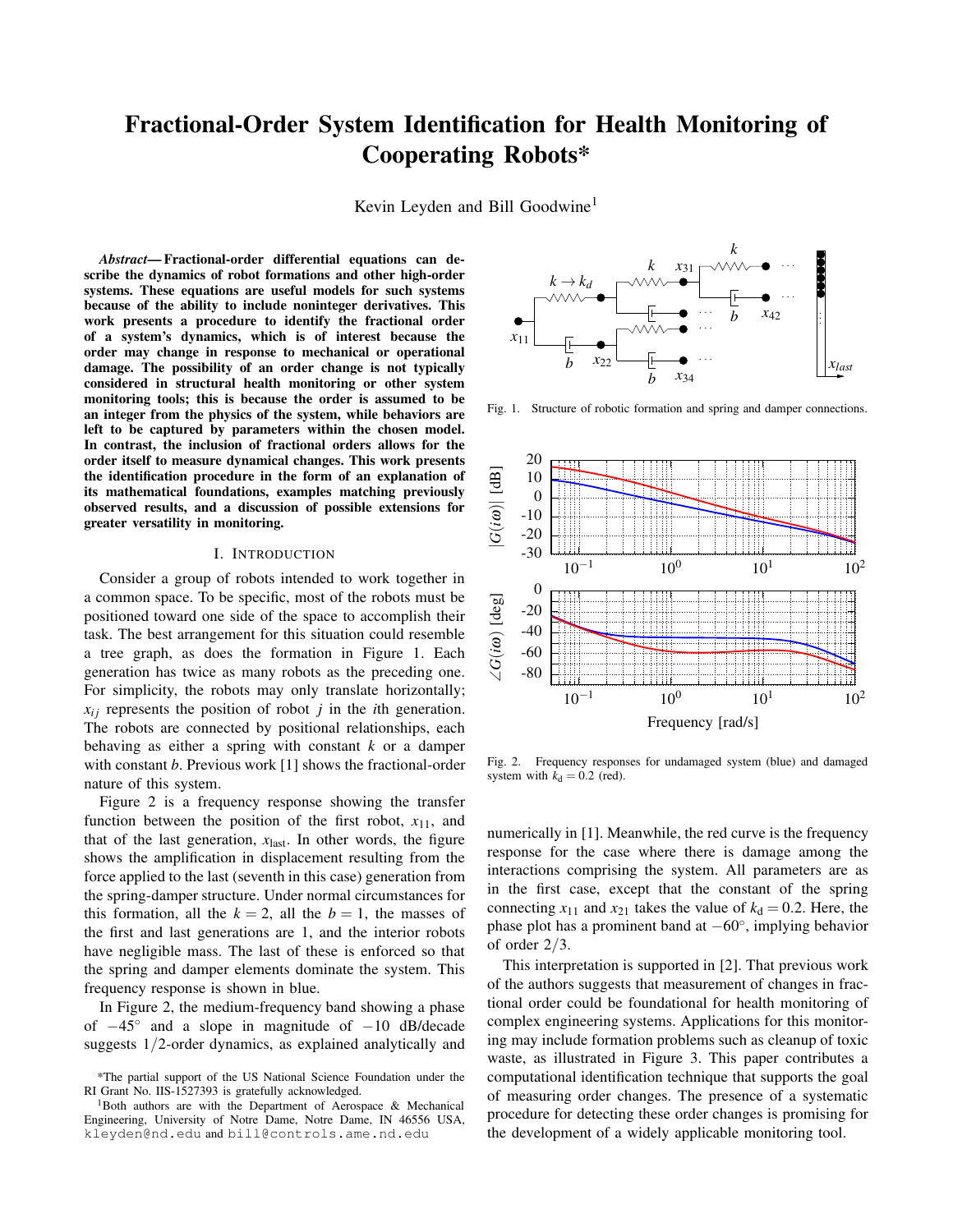

Fig. 3. Sketch of the waste spill example. More robots are placed in more contaminated areas, indicated with darker shading.

## II. BACKGROUND

#### *A. Literature Review and Research Context*

The system in Figure 1, which was inspired by a viscoelastic model from [3], [4], was accurately modeled in [1] by a fractional-order differential equation with a term of order 1/2. Concise models with few terms are advantageous in robotics, and to that end, fractional-order dynamics can be exploited for efficient models of high-order systems such as interacting, multi-agent networks.

For the system monitoring of [2] to evolve into a practical tool, it must be connected to some type of fractionalorder system identification. Mathematical works on this topic include [5], which seeks a continuous distribution of realvalued orders to describe a system's behavior. The approach in [6] solves a linear system of equations, resulting in a discrete order distribution. Governing equation parameters can be determined by the series-based method of [7]. Computationally formulated identification procedures include the iterative process described in [8]. Genetic algorithms are employed for optimization of fractional-order governing equations in [9]. The method most compatible with the aims of this work is given in [10]; this method will be explained in detail in the following sections.

The field of control of multi-robot systems is rich with problems of great interest. For a selection of these, see [11]–[16]. Some previous work by the author concerns exact model reduction for systems with symmetries [17]–[20]. Fractional calculus is an area of mathematics dating back near the birth of calculus as a whole. Books on the mathematical fundamentals and engineering applications include [21]– [23], and review articles include [24], [25]. One study along a similar line of inquiry to that in this work is [26], [27], concerning formation control of fractional systems. In those references, the individual components within the system are fractional. Meanwhile, in this paper, the fractional dynamics originate from the structure of the agents' interactions. Additional papers from the authors on fractional calculus in engineering are [28], [29].

## *B. Fractional Calculus*

Put simply, fractional calculus is the answer to the question of, given a function  $f(t)$  with first derivative  $f^{(1)}(t)$  and second derivative  $f^{(2)}(t)$ , whether there are operators "in

between" these such as

$$
f^{(1/2)}(t) = \frac{d^{1/2}f}{dt^{1/2}}(t)
$$

that generalize the concept of a derivative beyond the typical integer orders.

While there are closed-form solution techniques for fractional-order differential equations, as overviewed in the authors' prior works and the literature, numerical approximations are often necessary. Consider the following definitions of the first and second derivatives of a function:

$$
\frac{df}{dt}(t) = \lim_{\Delta t \to 0} \frac{f(t) - f(t - \Delta t)}{\Delta t}
$$

$$
\frac{d^2 f}{dt^2}(t) = \lim_{\Delta t \to 0} \frac{f(t) - 2f(t - \Delta t) + f(t - 2\Delta t)}{(\Delta t)^2},
$$

or for an integer value of *n*,

$$
\frac{d^n f}{dt^n}(t) = \lim_{\Delta t \to 0} \frac{\sum_{0 \le m \le n} (-1)^m \binom{n}{m} f(t + (n-m)\Delta t)}{(\Delta t)^n},
$$

with the binomial coefficient given by

$$
\binom{n}{m} = \frac{n!}{m!(n-m)!}.
$$

This can be generalized to any real first argument by substituting the gamma function:

$$
\binom{\alpha}{m} = \frac{\Gamma(\alpha+1)}{\Gamma(m+1)\Gamma(\alpha-m+1)},\tag{1}
$$

yielding the *Grünwald-Letnikov derivative*:

$$
\frac{d^{\alpha} f}{dt^{\alpha}}(t) = \lim_{\Delta t \to 0} \frac{1}{(\Delta t)^{\alpha}} \sum_{j=0}^{\infty} (-1)^{j} {\alpha \choose j} f(t + (\alpha - j) \Delta t).
$$
 (2)

If  $\Delta t \ll 1$  and  $t = m\Delta t$ , then the quantity  $\alpha \Delta t$  in the argument of *f* can be neglected, and assuming initial conditions of zero, the approximation becomes

$$
\frac{d^{\alpha} f}{dt^{\alpha}}(t) \approx \frac{1}{(\Delta t)^{\alpha}} \sum_{j=0}^{m} (-1)^{j} {\alpha \choose j} f(t - j\Delta t),
$$

which is an efficient way to formulate solutions of fractionalorder differential equations.

A notable difference between fractional- and integerorder derivatives is that fractional-order derivatives cannot be computed from local information only. The summation in Equation 2 is evidence that all past values of a function are part of the computation of its fractional derivative.

## III. MATHEMATICAL ANALYSIS

This section summarizes the discussion from [2] concerning the damaged and undamaged systems.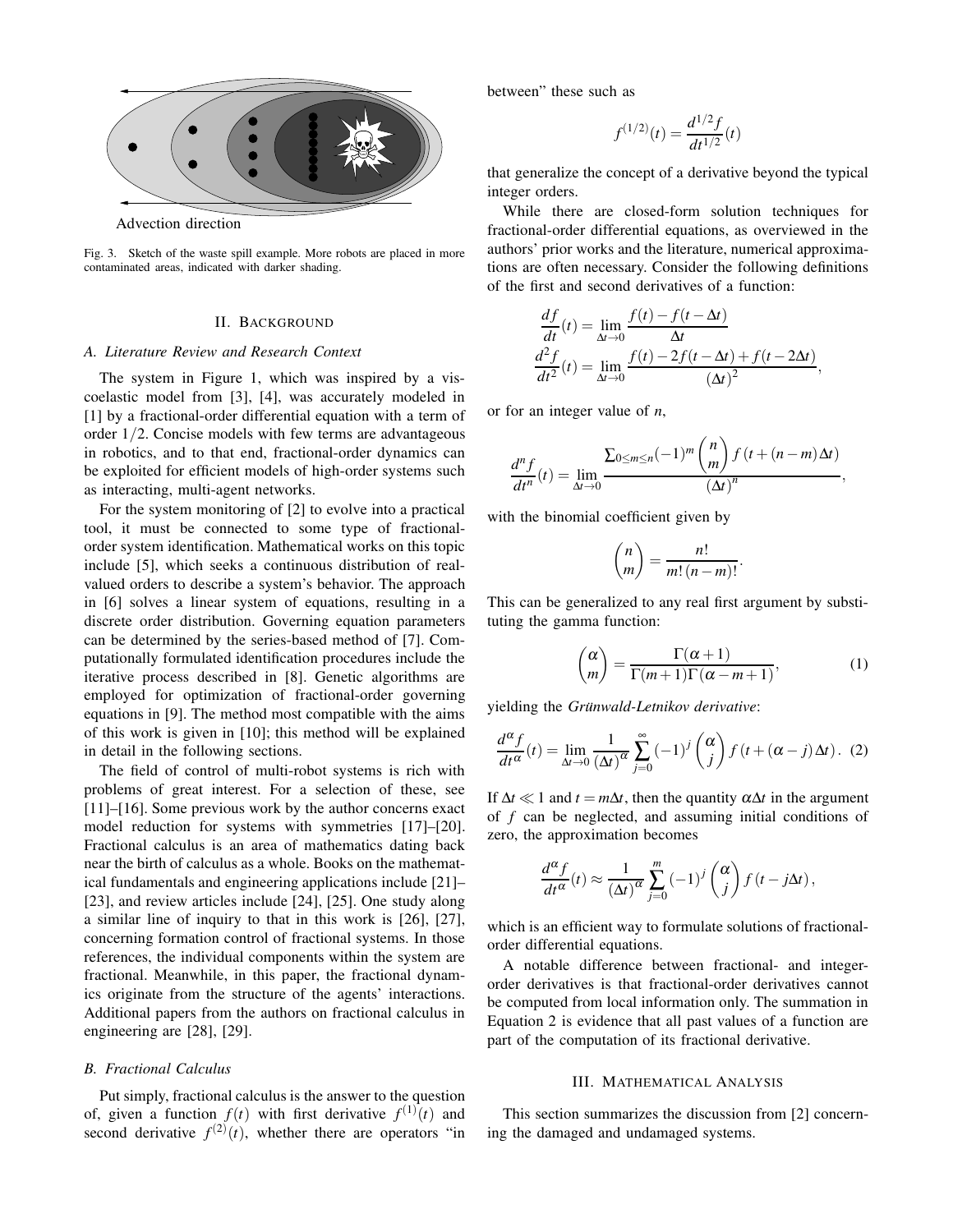# *A. Undamaged System*

The tree formation of Figure 1 is comprised of two types of transfer functions at the component level. The transfer function from the  $x_{11}$  node to the  $x_{21}$  node is  $G_1(s) = 1/k$ , and that from the  $x_{11}$  node to the  $x_{22}$  node is  $G_2(s) = 1/(bs)$ . The formation is built on parallel and series connections of these two relationships. To formulate the transfer function of the formation as a whole, *i.e.*,  $G(s) = (X_{11}(s) - X_{\text{last}}(s))/U(s)$  with  $u(t)$  the input force generated by the formation structure, then the component transfer functions are combined as specified by the system to give

$$
G(s) = \frac{1}{\frac{1}{G_1(s) + \frac{1}{\frac{1}{G_1(s) + \dots + \frac{1}{G_2(s) + \dotsb}}}} + \frac{1}{G_2(s) + \frac{1}{\frac{1}{G_1(s) + \dots + \frac{1}{G_2(s) + \dotsb}}}}}.
$$

In the limit of infinitely many generations, self-similarity prescribes that the transfer function from any node to the last generation is equal to that from the first node to the last generation. This is denoted by  $G_{\infty}(s)$ , leading to the equation

$$
G_{\infty}(s) = \frac{1}{\frac{1}{G_1(s) + G_{\infty}(s)} + \frac{1}{G_2(s) + G_{\infty}(s)}},
$$

which yields  $G_{\infty}(s) = \sqrt{G_1(s)G_2(s)}$ . This is true regardless of what  $G_1(s)$  and  $G_2(s)$  are; however, for this system, the limiting transfer function is

$$
G_{\infty}(s) = \frac{1}{\sqrt{kbs}}.\tag{3}
$$

Since *s* is the Laplace transform of the derivative operator, the square root of *s* represents 1/2-order dynamics.

This order result can be confirmed with the identification procedure developed in this research effort. The identified transfer function is given by

$$
F(s) = \frac{3189}{s^{13/6} + \dots + 4289s^{1/2} + 102s^{1/3} + \dots + 22}.
$$
 (4)

The coefficient of the term of order  $1/2$  is an order of magnitude higher than that of any other; this means that order 1/2 is dominant, so the theoretical expectation is met. The details of how this result is obtained are given in the following sections.

As discussed in [1] and [2], Equation 2 can be used to generate a time-domain response of the last generation in the system,  $x_{\text{last}}$ , under some displacement of  $x_{11}$  from zero. In particular,

$$
\dot{x}_{11} = \begin{cases} t, & 0 \le t < 1 \\ 2 - t, & 1 \le t < 2 \\ 0, & t \ge 2 \end{cases}
$$

and an expression of Newton's second law on the last generation using Equation 3 gives

$$
ms^2X_{\text{last}}(s) = \sqrt{kbs} (X_{11}(s) - X_{\text{last}}(s)),
$$

or in the time domain,

$$
m\frac{d^2x_{\text{last}}}{dt^2}(t) + \sqrt{kb}\frac{d^{1/2}x_{\text{last}}}{dt^{1/2}}(t) = \sqrt{kb}\frac{d^{1/2}x_{11}}{dt^{1/2}}(t).
$$



Fig. 4. Response of fractional system of order 0.66 (blue) and response of full system with damage to spring (red).

Equation 2 can be manipulated to determine  $x_{\text{last}}$  at  $t = n\Delta t$ . This expression is

$$
x_{\text{last}}(n\Delta t) \approx \left(\frac{1}{\frac{m}{(\Delta t)^2} + \frac{\sqrt{kb}}{\sqrt{\Delta t}}}\right)
$$
  
 
$$
\times \left[\frac{m}{(\Delta t)^2} (2x_{\text{last}}((n-1)\Delta t) - x_{\text{last}}((n-2)\Delta t)) - \frac{\sqrt{kb}}{\sqrt{\Delta t}} \sum_{j=1}^n (-1)^j {1/2 \choose j} x_{\text{last}}((n-j)\Delta t) + \frac{\sqrt{kb}}{\sqrt{\Delta t}} \sum_{j=0}^n (-1)^j {1/2 \choose j} x_{11}((n-j)\Delta t) \right],
$$
(5)

and it can be evaluated iteratively to compute the response.

In [1] and [2], the fractional-order response just described is compared to the response of the unapproximated full system with eight generations, both having the constants  $k = 2$ ,  $b = 1$ , and  $m = 1$ . The solution of the fractional equation is shown to be a strong approximation for that of the full system, which requires 255 second-order differential equations to simulate.

#### *B. Damaged System*

Consider the version of the system with the leftmost spring being damaged, or having a stiffness different from its nominal value;  $k_d = 0.2$  instead of 2. This system shifts in phase from  $-45^\circ$  to approximately  $-60^\circ$  at  $\omega \approx 1$  rad/s, illustrated in Figure 2, suggesting approximately 2/3-order dynamics. The magnitude at that frequency is shifted from the undamaged case by about 7 dB, which means that the force produced by the network is reduced by a factor of 0.45.

The interpretation that the order of the system has changed can be affirmed by comparing the time-domain responses of a seven-generation system with the same damaged spring and a fractional-order system with order 0.66, as in Figure 4. The full system is as in the other case, except that  $k_d = 0.2$ .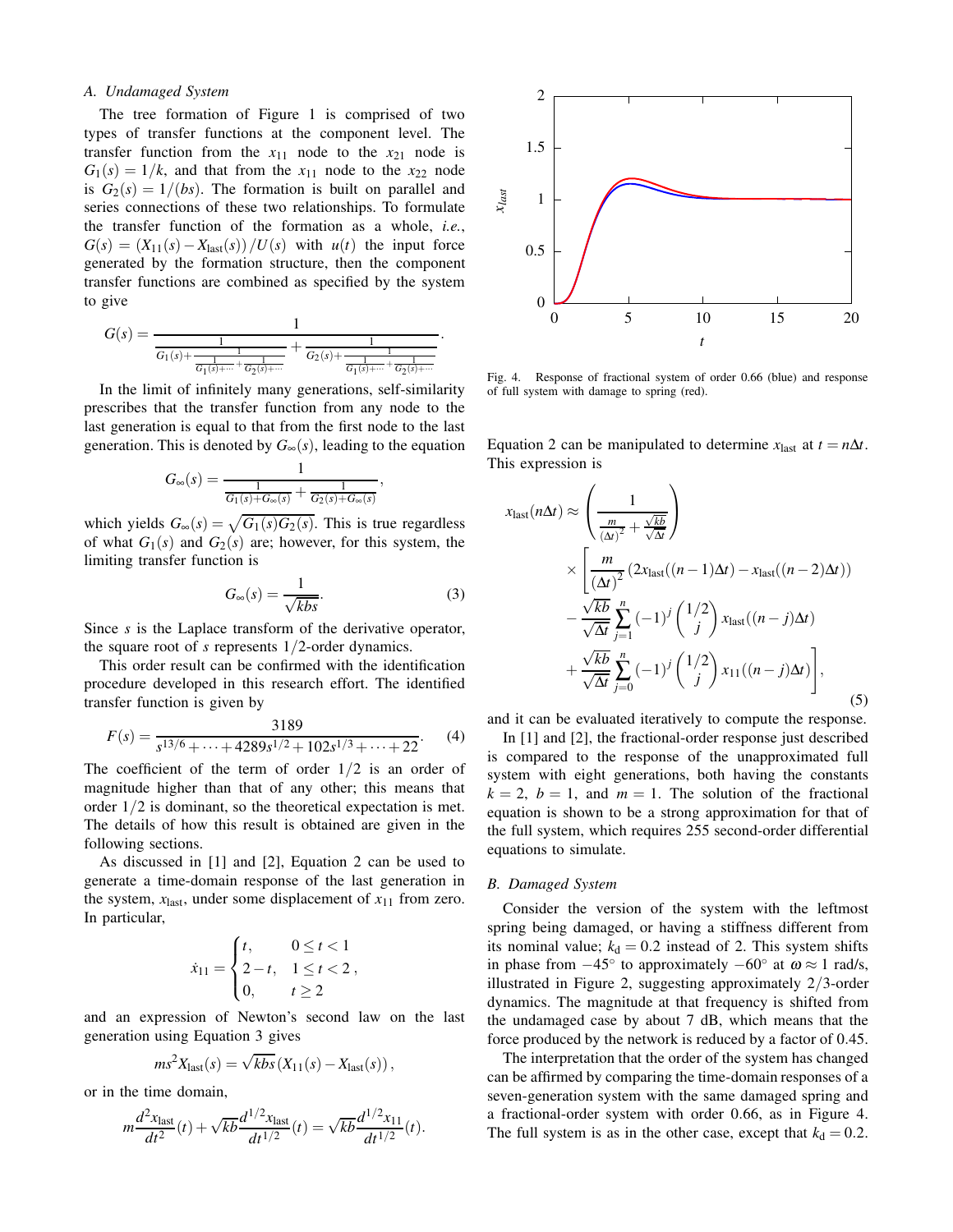

Fig. 5. Frequency responses for undamaged system (blue) and damaged system with  $b_d = 0.1$  (red).

The response of the fractional-order system is given by Equation 5, except with order 0.66 (so all instances of 1/2, including exponents and binomial coefficient arguments, become 0.66) and multiplying the force by a factor of  $M = -7$  dB to match the magnitude shift.

Following from Figure 4, it is evident that the change  $k \rightarrow$ *k*<sup>d</sup> produces a corresponding change in the system's order, from  $1/2$  to  $2/3$ . This implies that monitoring of the order may reveal changes to the operational status of the system.

The final example from [2] is the tree system with damage to the leftmost damper; its constant is reduced from  $b = 1$  to  $b = 0.1$ . Figure 5 shows this system's frequency response in red. Opposite to the case of the damaged spring, this response shows a *decrease* in order, from 1/2 to approximately 1/3. As in the damaged spring case, the magnitude at 1 rad/s is decreased, in this case by about  $10^{-4/20}$ . The time-domain response is found by Equation 5 with order 0.33 and  $M =$  $10^{-4/20}$ . This fractional-order response is given in Figure 6; as in the other examples, agreement with the full tree system is achieved.

# IV. IDENTIFICATION PROCEDURE

This section explains the system identification method of [10] and modifications for generality that were made in this research effort. In the reference, the frequency response given in the data is  $G(s)$ . The model to be found is of the form

$$
F(s) = \frac{K_0}{s^{d_0}} \frac{B(s)}{A(s)} = \frac{K_0 \sum_{k=0}^{n} b_k s^{\beta_k}}{s^{d_0} \sum_{k=0}^{d} a_k s^{\alpha_k}}
$$

where  $a_0 = b_0 = 1$ ,  $\alpha_0 = \beta_0 = 0$ , and  $\alpha_k, \beta_k \in \mathbb{R}$ . This is restrictive in the sense that the resulting transfer function must take the form

$$
F(s) = \frac{K_0}{s^{d_0}} \frac{b_n s^{\beta_n} + \dots + b_1 s^{\beta_1} + 1}{a_d s^{\alpha_d} + \dots + a_1 s^{\alpha_1} + 1},
$$
(6)



Fig. 6. Response of fractional system of order 0.33 (blue) and response of full system with damage to damper (red).

so there is always a constant term in the numerator. The constants  $K_0$  and  $d_0$  establish a gain and a pole at the origin, allowing for some flexibility. However, these constants must be set before the optimization takes place, so they cannot be considered part of the identification.

This approach is suitable for solution by the simplex method, so the answer is a state vector:

$$
w = \begin{bmatrix} b_1 & \cdots & b_n & a_1 & \cdots & a_d & w_{n+d+1} \end{bmatrix}^\mathrm{T},
$$

where  $w \ge 0$ . The last entry,  $w_{n+d+1}$ , is included in the state vector for the purposes of the linear constraints, which set a bound on the error metric

$$
R(j\omega) = \frac{(j\omega)^{d_0}}{K_0} A(j\omega) (F(j\omega) - G(j\omega)),
$$

specifically its *L*<sup>∞</sup>-norm,

$$
||R(j\omega_i)|| = \max(|\text{Re}(R(j\omega_i))|, |\text{Im}(R(j\omega_i))|).
$$

Given data at *m* frequencies, there is a list of 2*m* real and imaginary parts (*m* each) of  $R(j\omega)$ , and the method of [10] minimizes the largest absolute value of the numbers in this list. This iterative problem is cast as the minimization of one variable, so the objective function is linear, lending itself to the simplex method.

In contrast, the procedure in this work minimizes an objective function *J* equal to

$$
\sum_{i=1}^m \left| \left( \sum_{k=0}^n b_k(j\omega_i)^{\beta_k} \right) - \frac{(j\omega_i)^{d_0}}{K_0} \left( \sum_{k=0}^d a_k(j\omega_i)^{\alpha_k} \right) G(j\omega_i) \right|,
$$

which is equivalent to

$$
J = \sum_{i=1}^{m} \left| B(j\omega_i) - \frac{(j\omega_i)^{d_0}}{K_0} A(j\omega_i) G(j\omega_i) \right|
$$

and, in turn,

$$
J = \sum_{i=1}^m \left| \frac{(j\omega_i)^{d_0}}{K_0} A(j\omega_i) (F(j\omega_i) - G(j\omega_i)) \right|.
$$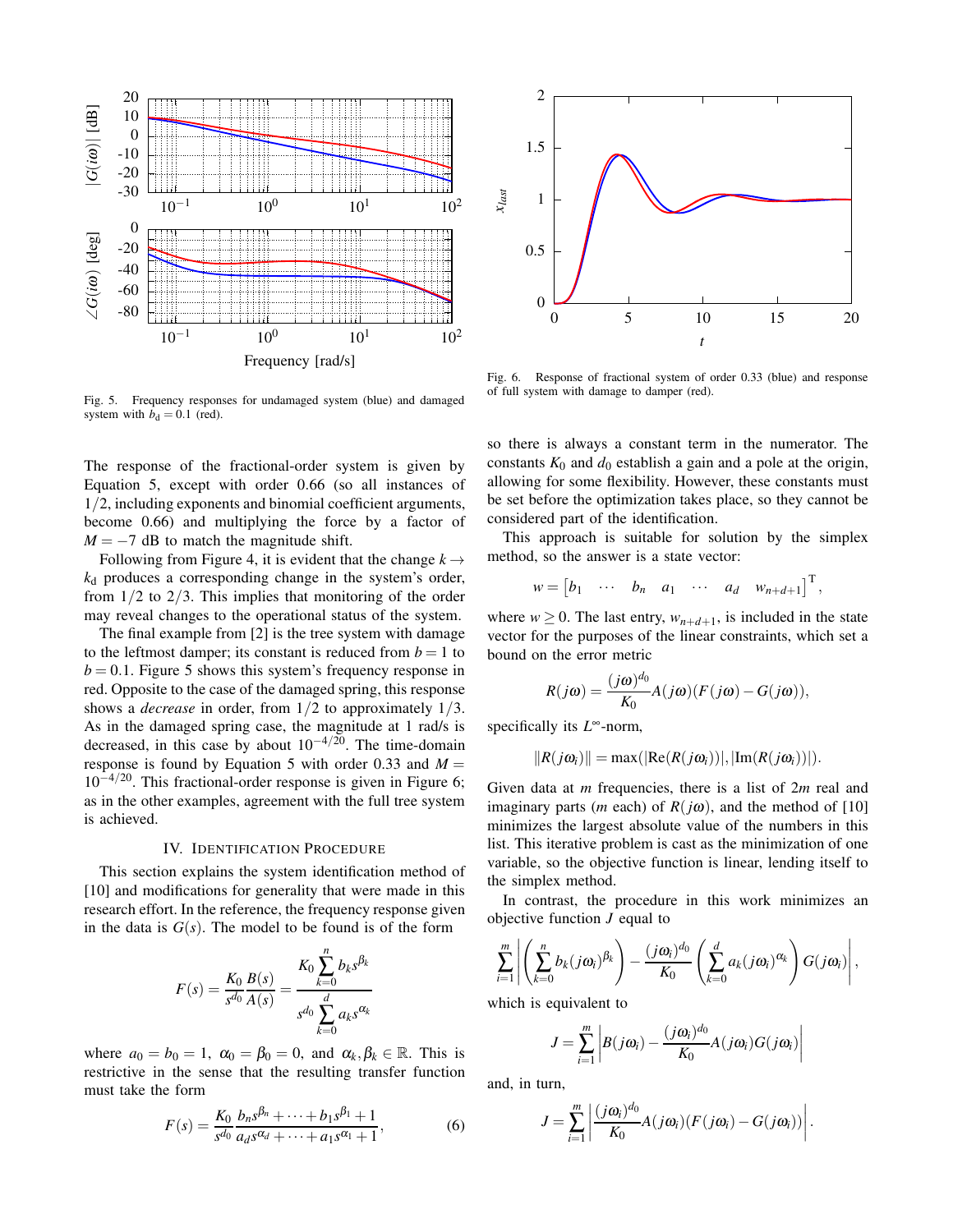Therefore, instead of considering only the largest real or imaginary part of error between the data and the identified model, this procedure minimizes

$$
J = \sum_{i=1}^{m} \sqrt{(\text{Re}(R(j\omega_i)))^2 + (\text{Im}(R(j\omega_i)))^2}
$$

.

The coefficients

$$
v = \begin{bmatrix} b_1 & \cdots & b_n & a_1 & \cdots & a_d \end{bmatrix}^\mathrm{T}
$$

are determined by the MATLAB function fmincon with the corresponding interior-point algorithm. As a result of this choice of optimization, none of the coefficients terminate at zero, so the resulting transfer functions have terms for every order in  $\alpha$  and  $\beta$ . This shows the degree of dominance of each order relative to the others.

The function fmincon is for constrained optimization, so it is necessary to establish constraints. A natural choice would be to require that all entries in the solution vector *v* be greater than or equal to zero. However, the set of constraints in this procedure is slightly different: all entries of  $v \ge 0$ , except  $a_1, b_1 \geq -1$ . These two coefficients correspond to  $s^0$ terms ( $\alpha_1 = \beta_1 = 0$ ) to allow for cancellation of the builtin 1's in the numerator and denominator of Equation 6, generalizing the form of the resulting transfer function.

## V. RESULTS

The undamaged tree system has a theoretical transfer function of  $s^{-1/2}$ , while the cases of damage to the first spring and first damper give rise to transfer functions of  $s^{-2/3}$  and  $s^{-1/3}$ , respectively. This is seen most clearly in the Bode plots for these systems (Figures 2 and 5), which feature prominent frequency bands of approximate phase  $-45^\circ$ ,  $-60^\circ$ , and  $-30^\circ$ . To verify the system identification procedure, these transfer functions are sought from tree system data sampled over these frequency bands only. In the style of [10],  $\alpha_k$  (with *k* starting at 1) is chosen to be  $0,1/6,\ldots,13/6$  so as to make over two integer orders of possible solutions available. However,  $\beta_k$  is set to 0 only to allow comparison between the expected and computationally obtained results.

It is hypothesized that the system identification procedure will return transfer functions matching theoretical expectation. Therefore, the starting points of the optimizations are

$$
v_0 = [b_1 \quad a_1 \quad a_2 \quad \cdots \quad a_{14}]
$$
  
=  $[0 \quad -1 \quad 0 \quad \cdots \quad 0 \quad 1 \quad 0 \quad \cdots \quad 0]^{T}$ ,

where the 1 is placed in a different entry for each starting point: *a*<sub>3</sub> for  $s^{-1/3}$ , *a*<sub>4</sub> for  $s^{-1/2}$ , and *a*<sub>5</sub> for  $s^{-2/3}$ . In general, if the 1 is placed in  $a_k$  with  $k > 1$ , the corresponding transfer function is  $s^{-(k-1)/6}$ . A detailed formulation of the starting point following from this choice of  $v_0$  is

$$
F_0(s) = \frac{0s^0 + 1}{s^{(k-1)/6} - s^0 + 1} = \frac{1}{s^{(k-1)/6}}.
$$

The following are the system identification results. The transfer functions are scaled so that the leading-order coefficient in the denominator is 1. For the undamaged tree



Fig. 7. Actual (blue) and identified (red) frequency responses for the undamaged system.

with eight generations of robots and 19 frequencies  $(m =$ 19) logarithmically spaced from  $10^{-0.5}$  to  $10^{1.3}$  rad/s,  $F(s)$ is given in Equation 4. As stated previously, order  $1/2$ dominates; this corroborates the visual interpretation of the frequency response from [2]. The comparison of  $F(s)$  to  $G(s)$ is shown in Figure 7.

For the tree formation with damage to the first spring,  $m = 29$ , and a frequency band from  $10^{-0.8}$  to  $10^2$  rad/s,

$$
F(s) = \frac{17927}{s^{13/6} + \dots + 9466s^{2/3} + 1658s^{1/2} + \dots + 470}.
$$

Order 2/3 is prominent, but its coefficient is not an order of magnitude above all of the others. Still, it is over five times the next largest, so an integrator approximation for this system would be of order  $2/3$ , as expected. Despite the wide frequency band, the identified transfer function yields a frequency response that matches the data well, as shown in Figure 8.

When the damage is instead to the first damper, and  $m = 19$ with a frequency band from  $10^{-0.8}$  to  $10^1$  rad/s,

$$
F(s) = \frac{1638}{s^{13/6} + \dots + 124s^{1/2} + 1246s^{1/3} + \dots + 31}.
$$

Here, the coefficient of order  $1/3$  is an order of magnitude greater than the others, so that order is dominant. This result's frequency response is shown alongside the tree formation's in Figure 9. In all cases, the frequency bands are chosen experimentally to capture the dynamics of interest.

As shown, the resulting transfer functions  $F(j\omega)$  match the magnitudes of  $G(j\omega)$  almost exactly, but for some frequencies, they have a few degrees' error in phase. A reason for this is that, because the numerator is required to be constant so as to illustrate the dominant orders,  $F(s)$ cannot have zeros. Nonminimum phase dynamics are never present, so the phase trajectory of  $F(j\omega)$  can only decrease as frequency increases.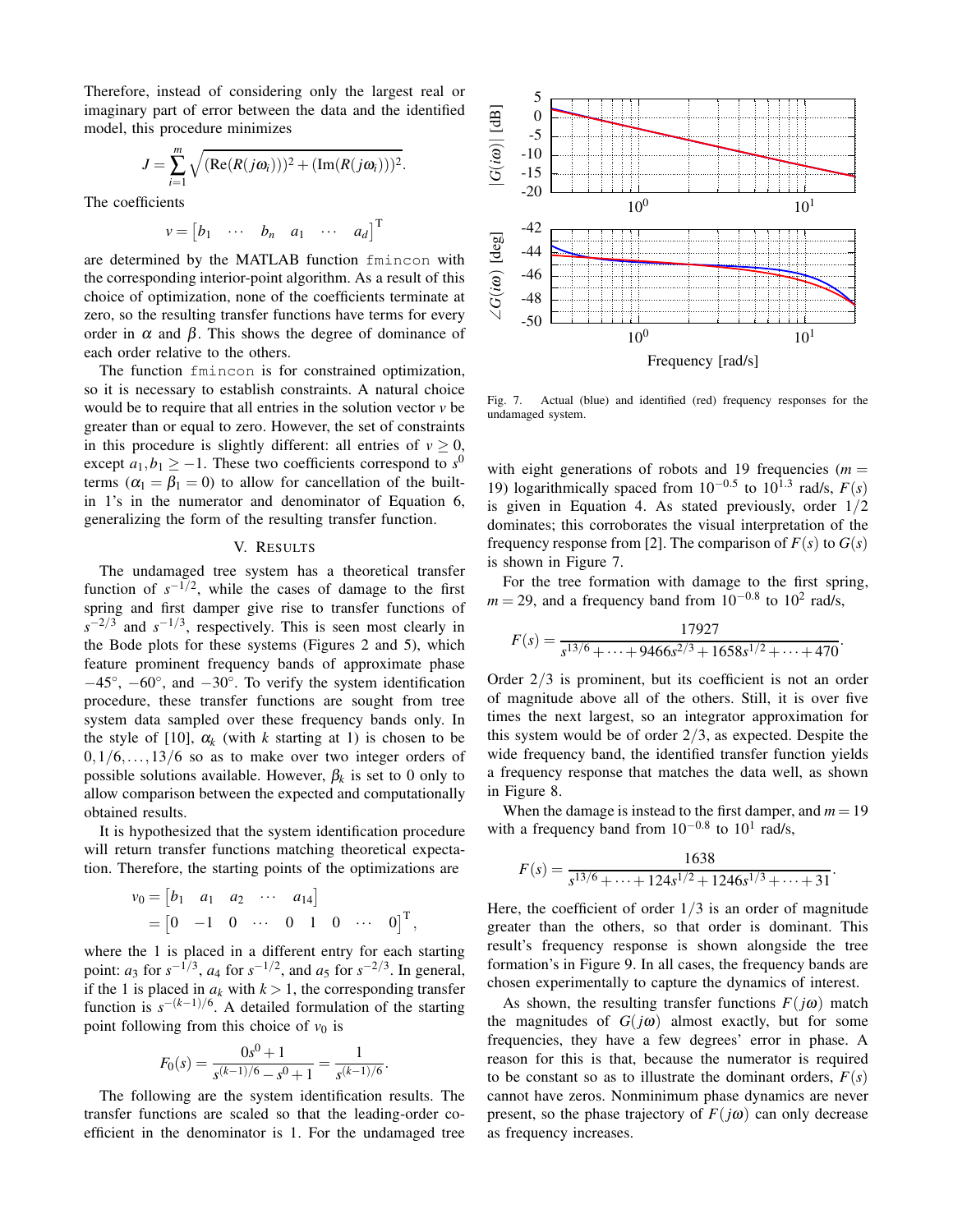

Fig. 8. Actual (blue) and identified (red) frequency responses for the tree system with damage to the first spring.



Fig. 9. Actual (blue) and identified (red) frequency responses for the tree system with damage to the first damper.

## VI. CONCLUDING REMARKS

This paper has introduced a new identification method for fractional-order systems. The method shows which orders of dynamics are most present in a system's frequency response. In the context of a robot formation undergoing damage, this method has shown itself able to track a change in order. As a monitoring tool for systems in general, this may be a valuable indicator that the operational status has changed.

Future efforts should naturally include testing the method on other damage cases and systems. At present, altering the frequency window of interest in the identification can affect the strength of the result. The best frequency window in which to sample will not always be known, so perhaps an outer optimization loop to narrow and translate the window would strengthen the results and thus enhance the reliability of the method. However, considering the variety of systems to which mechanical models are applied, it is important to

preserve information from systems that may exhibit response behavior of multiple orders simultaneously.

The neatness of the damage results in the robot formation example suggests a mathematical framework relating physical damage to a system and effects on its governing equation. The details of this framework largely remain unclear, but it is likely that some insights may be found through perturbation analysis. These insights and improvements to the method will bring about a greater scope of application for extracting system information from fractional-order behavior.

#### **REFERENCES**

- [1] Bill Goodwine. Modeling a multi-robot system with fractional-order differential equations. In *Proceedings of the IEEE International Conference on Robotics and Automation*, pages 1763–1768, 2014.
- [2] Kevin Leyden and Bill Goodwine. Using fractional-order differential equations for health monitoring of a system of cooperating robots. In *Proceedings of the IEEE International Conference on Robotics and Automation*, 2016.
- [3] N. Heymans and J.C. Bauwens. Fractal rheological models and fractional differential equations for viscoelastic behavior. *Rheologica Acta*, 33:210219, 1994.
- [4] Jason Mayes. *Reduction and Approximation in Large and Infinite Potential-Driven Flow Networks*. PhD thesis, University of Notre Dame, 2012.
- [5] Tom T. Hartley and Carl F. Lorenzo. Fractional-order system identification based on continuous order-distributions. *Signal processing*, 83(11):2287–2300, 2003.
- [6] Shantanu Das. *Functional fractional calculus*. Springer Science & Business Media, 2011.
- [7] Da-Yan Liu, Taous-Meriem Laleg-Kirati, Olivier Gibaru, and Wilfrid Perruquetti. Identification of fractional order systems using modulating functions method. In *American Control Conference (ACC), 2013*, pages 1679–1684. IEEE, 2013.
- [8] Arun Narang, Sirish L. Shah, and T. Chen. Continuous-time model identification of fractional-order models with time delays. *IET Control Theory & Applications*, 5(7):900–912, 2011.
- [9] Shengxi Zhou, Junyi Cao, and Yangquan Chen. Genetic algorithmbased identification of fractional-order systems. *Entropy*, 15(5):1624– 1642, 2013.
- [10] Alain Oustaloup. *La dérivation non entière*. Hermes, 1995.
- [11] Wei Ren, Randal W. Beard, and Ella M. Atkins. Information consensus in multivehicle cooperative control. *IEEE Control Systems Magazine*, pages 71–82, April 2007.
- [12] J. Alexander Fax and Richard M. Murray. Information flow and cooperative control of vehicle formations. *IEEE Transactions on Automatic Control*, 49(9):1465– 1476, 2004.
- [13] N.E. Leonard and E. Fiorelli. Virtual leaders, artificial potentials, and coordinated control of groups. In *Proceedings of the 40th IEEE Conference on Decision and Control*, pages 2968–2973, December 2001.
- [14] Aveek K. Das, Rafael Fierro, Vijay Kumar, James P. Ostrowski, John Spletzer, and Camillo J. Taylor. A vision-based formation control framework. *IEEE Transactions on Robotics and Automation*, 18(5):813–825, 2002.
- [15] Richard M Murray. Recent research in cooperative control of multivehicle systems. *Journal of Dynamic Systems Measurement and Control*, 129(5):571, 2007.
- [16] Yongcan Cao, Wenwu Yu, Wei Ren, and Guanrong Chen. An overview of recent progress in the study of distributed multi-agent coordination. *Industrial Informatics, IEEE Transactions on*, 9(1):427–438, 2013.
- [17] M. Brett McMickell and Bill Goodwine. Reduction and non-linear controllability of symmetric distributed systems. *International Journal of Control*, 76(18):1809–1822, 2003.
- [18] M. Brett McMickell and Bill Goodwine. Motion planning for nonlinear symmetric distributed robotic formations. *The International journal of robotics research*, 26(10):1025–1041, 2007.
- [19] Bill Goodwine and Panos J. Antsaklis. Multi-agent compositional stability exploiting system symmetries. *Automatica*, pages 3158–3166, 2013.